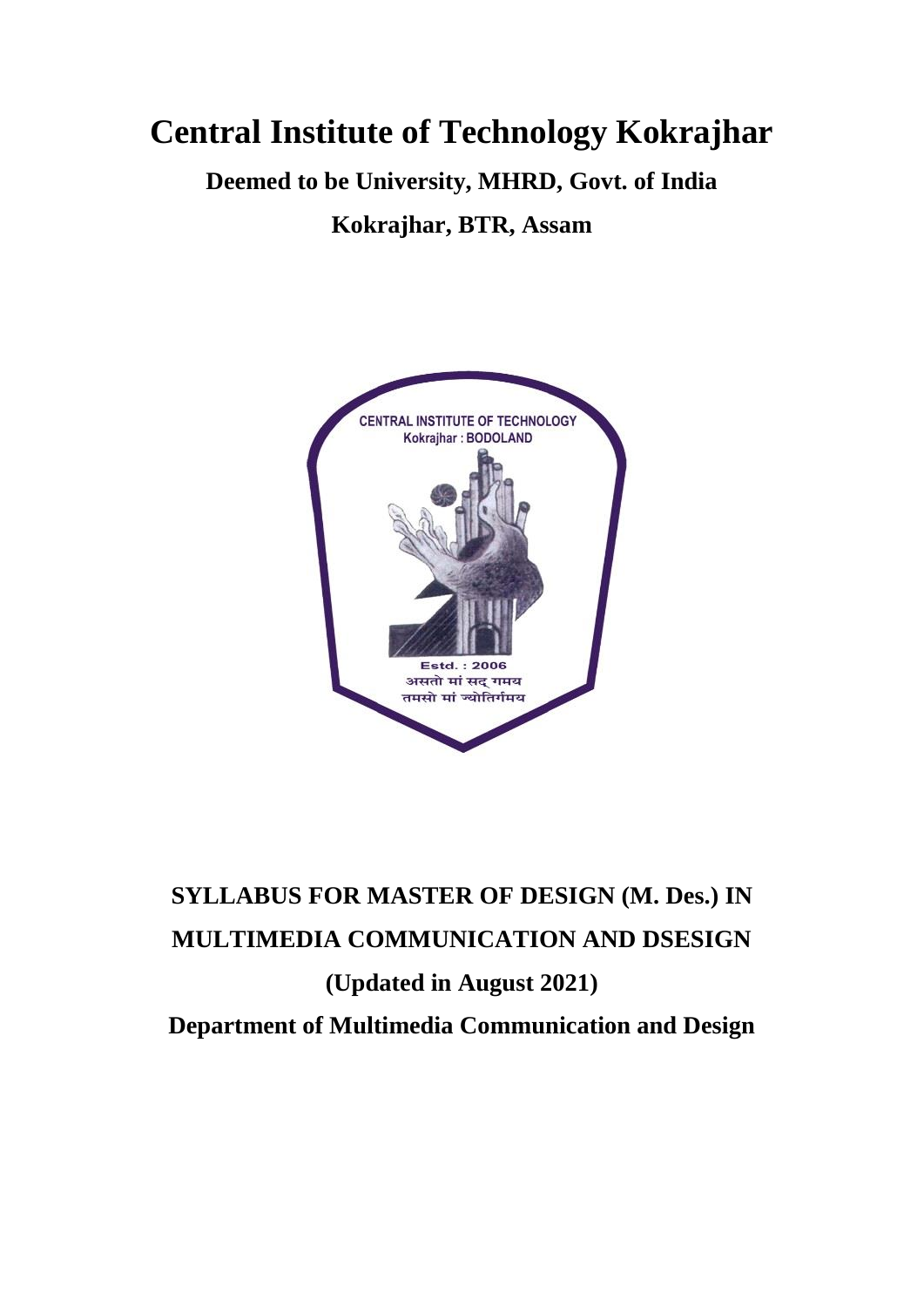| (M. Des. Course Structure in Multimedia Communication and Design) |
|-------------------------------------------------------------------|
| UPDATED VERSION AS PER CITK ORDINANCE                             |

| <b>SEMESTER - 1</b>                                                                          |                    |                                                                                                                                                                                                            |                  |                  |                  |             |  |  |
|----------------------------------------------------------------------------------------------|--------------------|------------------------------------------------------------------------------------------------------------------------------------------------------------------------------------------------------------|------------------|------------------|------------------|-------------|--|--|
| Sl. No.                                                                                      | <b>Course Code</b> | <b>Course Title</b>                                                                                                                                                                                        | L                | T                | P/S              | $\mathbf C$ |  |  |
| 01                                                                                           | <b>PMMD 101</b>    | Design: An Introduction (Theory)                                                                                                                                                                           |                  | $\mathbf{1}$     | $\theta$         | 4           |  |  |
| 02                                                                                           | <b>PMCD 102</b>    | Communication Design (Theory)                                                                                                                                                                              |                  | 1                | $\boldsymbol{0}$ | 4           |  |  |
| 03                                                                                           | <b>PMMD 171</b>    | Design: An Introduction (Lab)                                                                                                                                                                              |                  | $\boldsymbol{0}$ | 4                | 4           |  |  |
| 04                                                                                           | <b>PMCD 172</b>    | <b>Communication Design (Lab)</b>                                                                                                                                                                          |                  | $\overline{0}$   | 4                | 4           |  |  |
| 05                                                                                           | PMCD 173           | <b>Understanding Aesthetics: Analytical studies</b><br>(Lab)                                                                                                                                               |                  | 1                | 6                | 8           |  |  |
| 06                                                                                           | <b>PMCD 191</b>    | Semester Project - 1<br>(An exploration on how to do design project in<br>various creative areas)                                                                                                          | $\boldsymbol{0}$ | $\Omega$         | 12               | 12          |  |  |
|                                                                                              |                    | <b>Total</b>                                                                                                                                                                                               | $\overline{2}$   | 3                | 26               | 36          |  |  |
|                                                                                              |                    | <b>SEMESTER - 2</b>                                                                                                                                                                                        |                  |                  |                  |             |  |  |
| Sl. No.                                                                                      | <b>Course Code</b> | <b>Course Title</b>                                                                                                                                                                                        | L                | T                | P/S              | $\mathbf C$ |  |  |
| 01                                                                                           | <b>PMMD 201</b>    | Design research (Theory)                                                                                                                                                                                   | 1                | 1                | 0                | 4           |  |  |
| 02                                                                                           | <b>PMCD 202</b>    | Approach to New media Technologies (Theory)                                                                                                                                                                | 1                | $\mathbf{1}$     | $\boldsymbol{0}$ | 4           |  |  |
| 03                                                                                           | <b>PMMD 271</b>    | Design research (Lab)                                                                                                                                                                                      | $\boldsymbol{0}$ | $\boldsymbol{0}$ | 4                | 4           |  |  |
| 04                                                                                           | <b>PMCD 272</b>    | Approach to New media Technologies (Lab)                                                                                                                                                                   | $\boldsymbol{0}$ | $\boldsymbol{0}$ | $\overline{4}$   | 4           |  |  |
| 05                                                                                           | PMCD 21*           | <b>Elective-I</b> (Practical Based Course)<br>1. 3D Sculpture & Visualization Techniques<br>2. Visual Communication and Advertising<br>3. Animation & Visual Effects<br>4. Animation Production Techniques | $\mathbf{0}$     | $\Omega$         | $\overline{4}$   | 4           |  |  |
| 06                                                                                           | <b>PMCD 291</b>    | Semester Project - 2<br>(Experimental / Developmental Animation /<br>Digital media Project: Production)                                                                                                    | $\overline{0}$   | $\overline{0}$   | 12               | 12          |  |  |
|                                                                                              |                    | <b>Total</b>                                                                                                                                                                                               | $\overline{2}$   | $\overline{2}$   | 24               | 32          |  |  |
| <b>SEMESTER - 3</b><br>Sl. No.<br><b>Course Code</b><br><b>Course Title</b><br>L<br>T<br>P/S |                    |                                                                                                                                                                                                            |                  |                  |                  |             |  |  |
|                                                                                              |                    |                                                                                                                                                                                                            |                  |                  |                  | $\mathbf C$ |  |  |
| 01                                                                                           | PMCD 31*           | <b>Elective-II</b> (Practical Based Course)<br>Game Design for digital media<br>1.<br>Internet media: Web and beyond<br>2.<br>Digital Technology in Video Production<br>3.                                 | $\theta$         | $\overline{0}$   | 12               | 12          |  |  |
| 02                                                                                           | <b>PMCD 391</b>    | Semester Project - 3 (Minor Thesis Project)<br>(Experimental / Developmental Animation /<br>Digital media Project: Production)<br>(Based on specialization)                                                | $\boldsymbol{0}$ | $\mathbf{0}$     | 22               | 22          |  |  |
|                                                                                              |                    | <b>Total</b>                                                                                                                                                                                               | $\boldsymbol{0}$ | $\mathbf{0}$     | 34               | 34          |  |  |
| <b>SEMESTER - 4</b>                                                                          |                    |                                                                                                                                                                                                            |                  |                  |                  |             |  |  |
| Sl. No.                                                                                      | <b>Course Code</b> | <b>Course Title</b>                                                                                                                                                                                        | L                | T                | P/S              | $\mathbf C$ |  |  |
| 01                                                                                           | <b>PMCD 471</b>    | Colloquium Paper/Seminar                                                                                                                                                                                   | $\boldsymbol{0}$ | $\mathbf{0}$     | 8                | 8           |  |  |
| 02                                                                                           | <b>PMCD 491</b>    | Major Thesis Project<br>(Based on specialization)                                                                                                                                                          | $\mathbf{0}$     | $\mathbf{0}$     | 22               | 22          |  |  |
|                                                                                              |                    | <b>Total</b>                                                                                                                                                                                               | $\boldsymbol{0}$ | $\boldsymbol{0}$ | 30               | 30          |  |  |

(Abbreviation: PMMD / PG in Multimedia Main Design, PMCD / PG in Multimedia Communication and Design)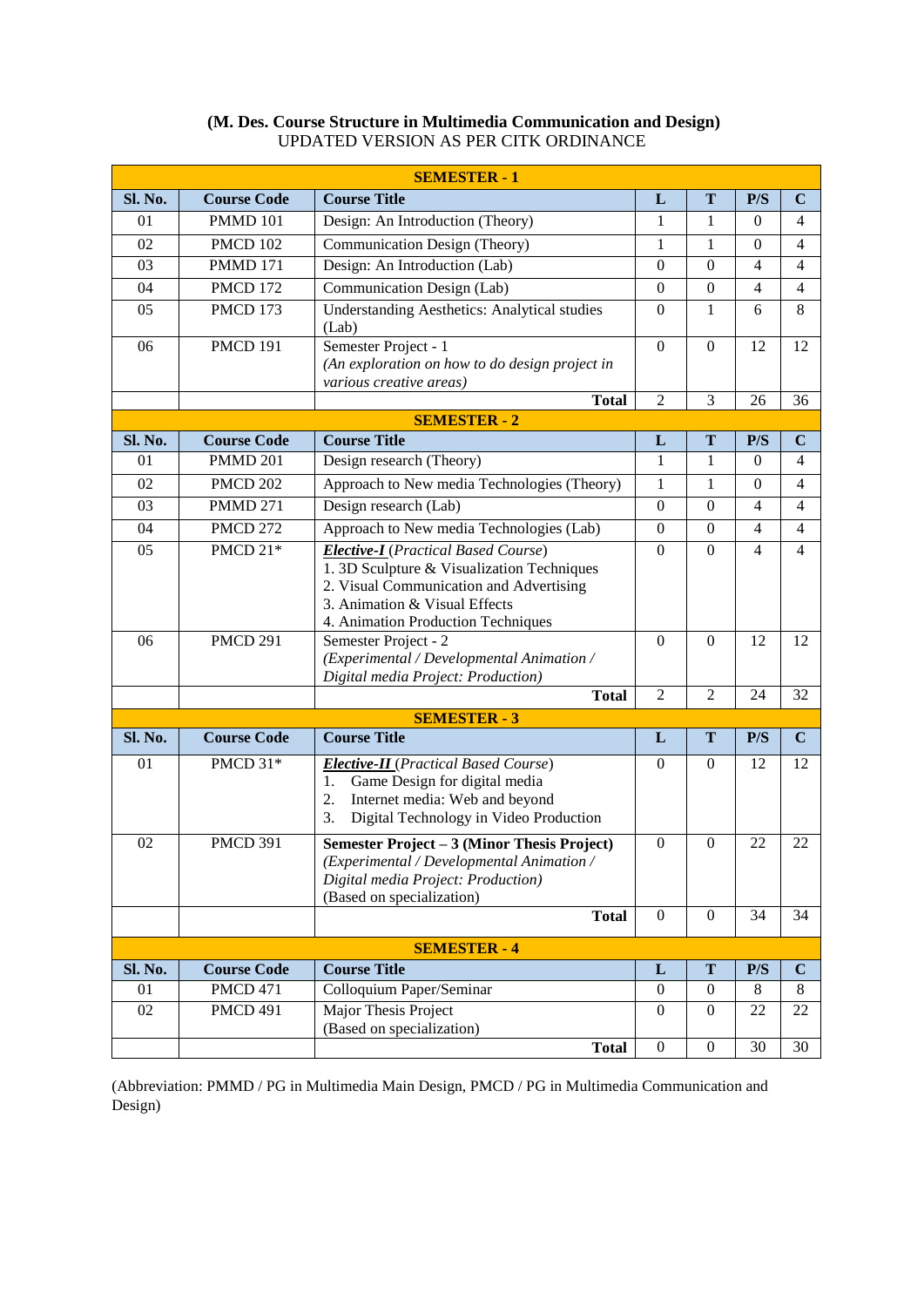Consolidated statement of total credits in each semester

| <b>Semester</b> | m | P/S | <b>Credit</b> |
|-----------------|---|-----|---------------|
|                 |   |     |               |
|                 |   |     |               |
|                 |   |     |               |
|                 |   |     |               |
| Total           |   |     |               |

# **As per CIT Academic Ordinance:**

| 1 h Lecture (L) per week                               | 2 credit |
|--------------------------------------------------------|----------|
| 1 h Tutorial (T) per week                              | 2 credit |
| 1 h Studio Project                                     | 2 credit |
| 1 h Practical (P) per week                             | 1 credit |
| 1 h Project Work                                       | 1 credit |
| 1 h Seminar / Training /<br><b>Industrial Training</b> | 1 credit |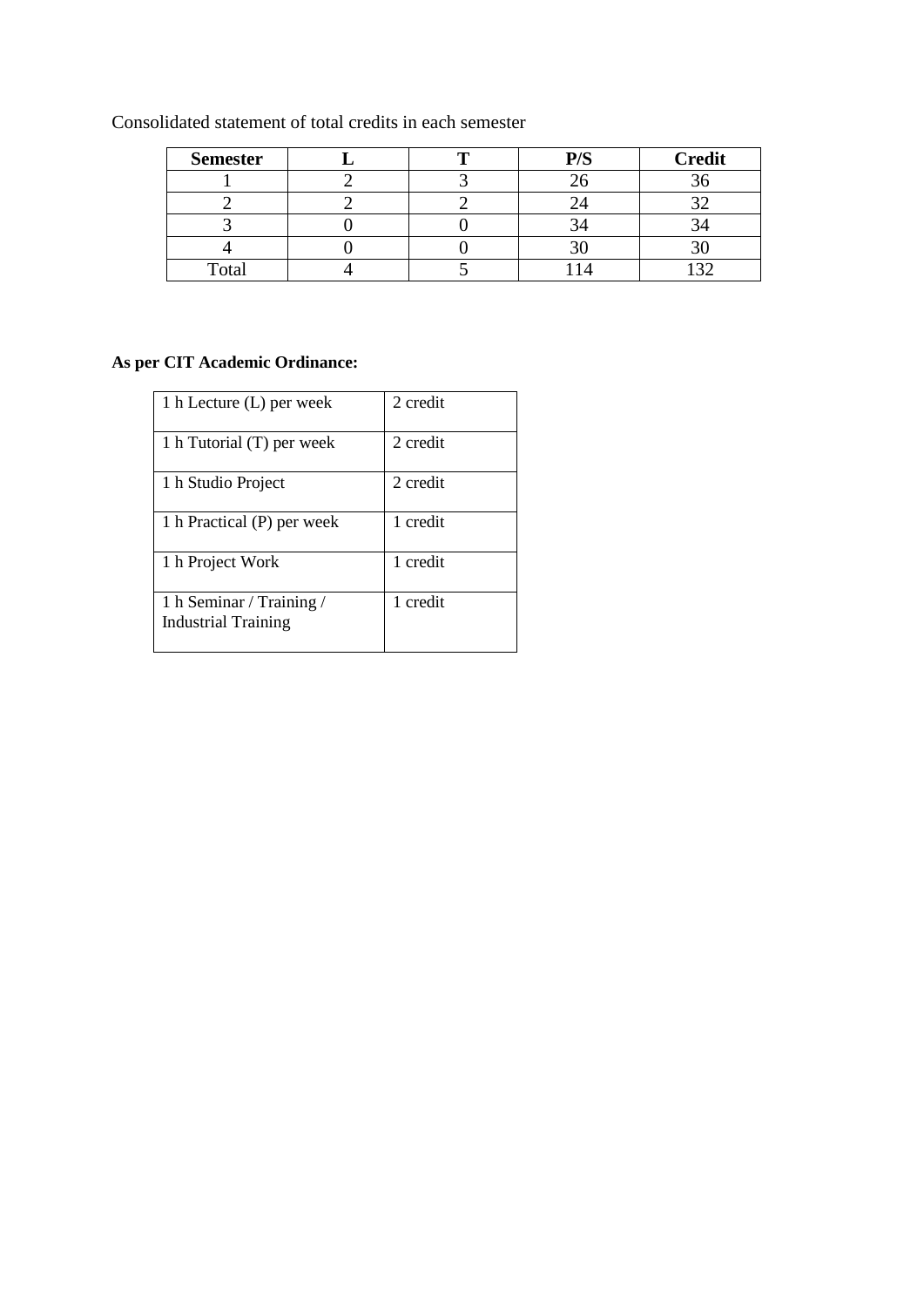## **COURSE CONTENTS**

# **SEMESTER – 1**

#### **PMMD 101/171: Design - An Introduction L-1, T-1, P/S-4, C-8**

#### **PART – 1:**

#### *Early Classical Period*

Prehistoric Cave paintings – Primitive Designs- Interiors during Egyptian, Greek, Roman, Gothic, Early Christian & Renaissance Periods. Interiors in Romanesque, Gothic, and renaissance periods

#### *Colonial to the beginning of the 20th Century*

Colonial, Victorian designs, Arts & Crafts movement, Art Nouveau, Elitism, Frank Lloyd Wright.

#### *Design Vocabulary*

Form – point, line, volume, shape, texture  $\&$  colour – in relation to light, pattern etc. and application of the same in designing interiors.

#### *Design Principles*

Ratio; proportions – golden section; relationships; scale; Balance – symmetrical, radial, occult; harmony; unity; variety; rhythm; emphasis.

#### *Anthropometrics*

Definition, theory of standard dimension based on human figures for activities, functions, circulation, furniture design, spatial requirements etc. Study of Ergonomics Design of Furniture for Living, Dining, Kitchen, Office etc.

#### *Design Control*

Design process – Analysis, synthesis, design evaluation; Design criteria – function and purpose, utility and economy, form and style; human factors - human dimensions, distance zones, activity relationships; fitting the space – plan arrangements, function, aesthetics.

#### **Texts/References:**

- 1. Francis. D. K. Ching, Interior design Illustrated, Van Nostrand Reinhold
- 2. John. F. Pile, Interior Design, Harry Abrams Inc.
- 3. Sam. F. Miller, Design process a primer for Architectural and Interior Design, Van Nostrand Reinhold.
- 4. Gary Gordon, Interior lighting for designers, John Wiley & Sons Inc.
- 5. Harold Linton, Colour in Architecture, McGraw Hill
- 6. Jonathan Poore, Interior Colour By Design, Rock Port Publishers.
- 7. Sherrill Winton, Interior Design and Decoration, Prentice Hall.
- 8. Johanness Itten, The Art of Colour, John Wiley and Son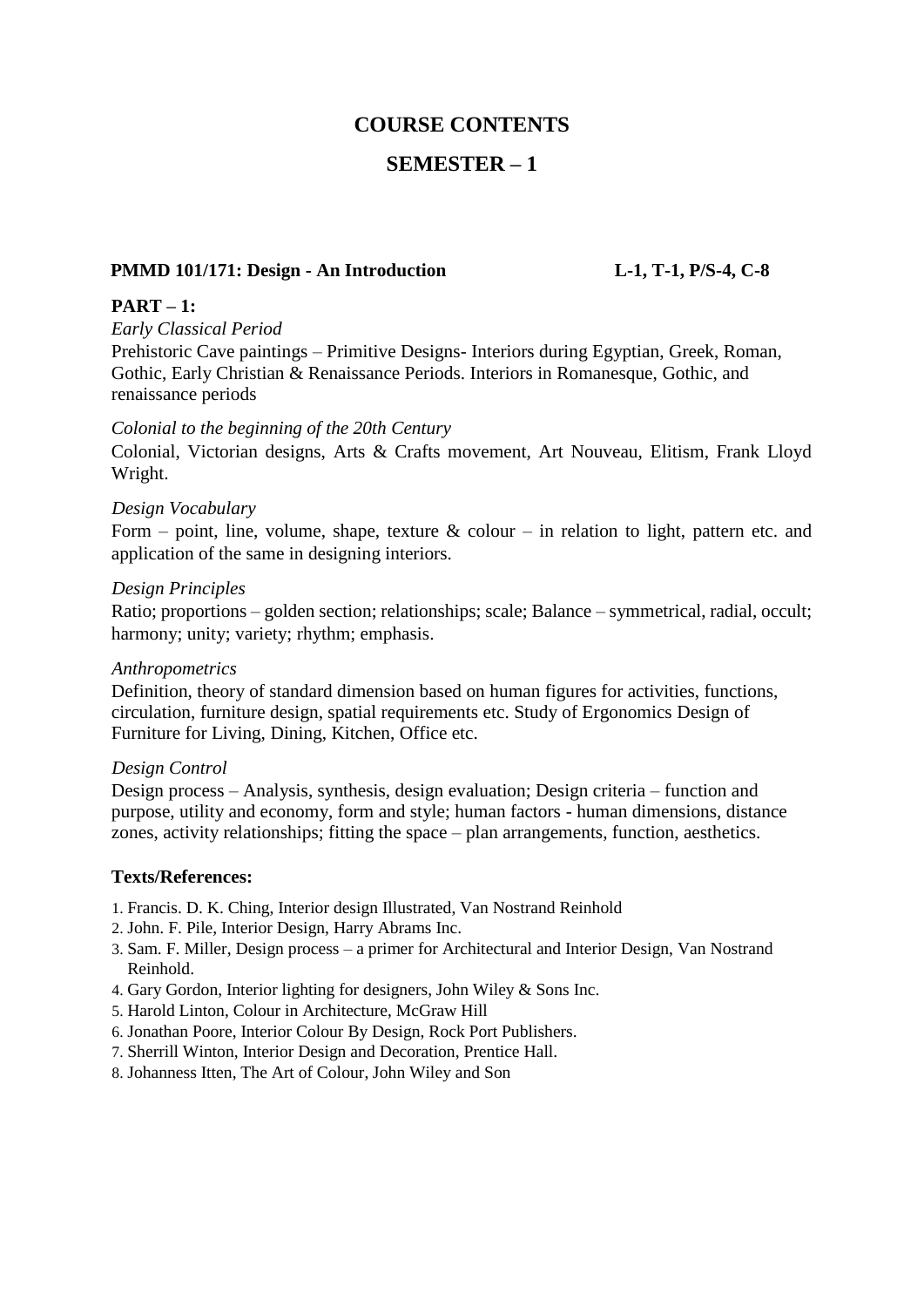# **PART – 2:**

#### **Introduction to Design specialization**

- Design and Multimedia
- Photography and videography
- 2D animation technique
- 3D modeling and texturing
- Rigging and 3D animation
- Audio-Video editing
- Compositing and visual effects

To be demonstrated by esteemed faculty members of the department.

#### **PMCD 102/172: Communication Design L-1, T-1, P/S-4, C-8**

Understanding design as applied to solving communication problems within the context of our society. Structuring information in terms of classifications, hierarchy, order, sequence, etc.

Design of magazine, textbook, picture books, Children's books, exhibition, website, ebook, etc. Introduction to digital design such as website design, banner design, basic of UI/UX, digital publication, etc. Introduction to latest digital tools and techniques to work on print and digital design projects.

### **Text/References:**

- 1. Meggs, Phillip B.; Type and Image: the language of graphic Design, VNR, 1992
- 2. R. Carter, D. B. Meg Phillip, Typographic Design: Form and Communication, John Wiley & Sons , 2000
- 3. Kimberly Elam , Grid Systems: Principles of Organizing Type (Design Briefs), Princeton Architect ural Press, 2004
- 4. Erik Spiekermann, E.M Ginger; Stop Stealing Sheep & Find Out How Type Works, Second Editio n, Adobe Press; 2 edition, 2002

#### **PMCD 173: Understanding [Aesthetics](http://srishti.ac.in/disciplines/aesthetics-and-critical-studies) - Analytical studies L-0, T-1, P/S-6, C-8**

This course explores philosophical accounts of the nature of art, aesthetic experience, creative activity, imagination, expression, interpretation, and aesthetic evaluation. Kant's writings on judgements of the beautiful and the sublime will be closely examined along with more recent influential thinkers in the field of aesthetics.

Rigorous in analysis, critique and reflection, Capable of effective communication, Capable of life-long learning, Culturally aware and capable of respecting diversity and acting in socially just/responsible ways.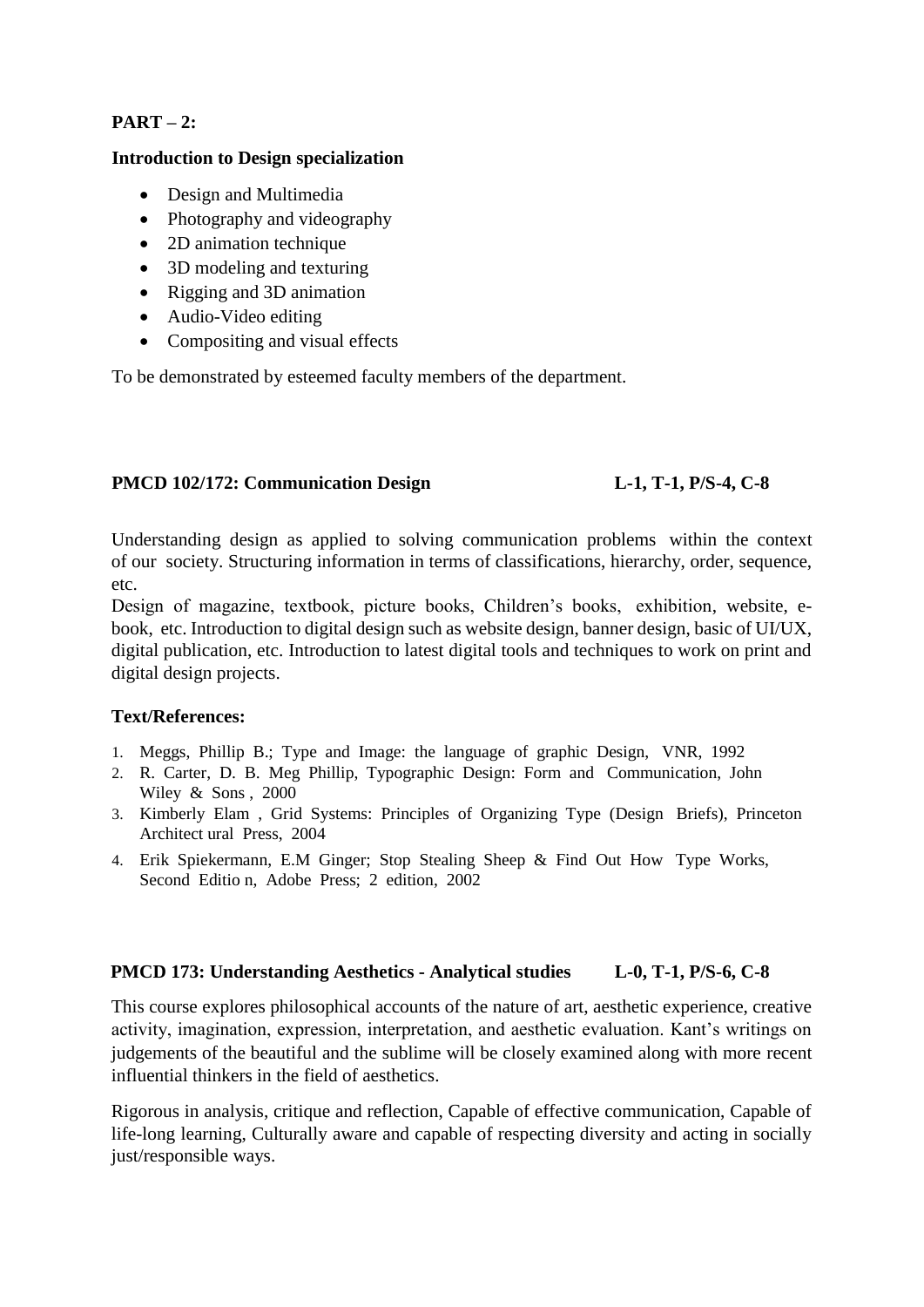#### **Texts/References:**

- 1. Immanuel Kant, The Critique of Judgement, trans. James Creed Meredith (Oxford: Oxford University Press, 2008).
- 2. Gilles Deleuze and FélixGuattari, Kafka: Toward a Minor Literature, trans. Dana Polan (Minneapolis:

University of Minnesota Press, 1986).

3. ARTS2367 Course Reader.All of the above are available from the UNSW bookshop.

#### **PMCD 191: Semester Project – 1 L-0, T-0, P/S-12, C-12**

The semester project will be based on an exploration on how to do design project in various creative areas

# **COURSE CONTENTS**

# **SEMESTER – 2**

#### **PMMD 201/271: Design Research L-1, T-1, P/S-4, C-8**

The course is preparatory for the thesis and focuses on the appropriate use of theory and methods in writing a master's thesis. The course pays particular attention to developing their ability to read research literature and to conduct an advanced literature review. It is designed to help train students as both researchers in academia, as well as in other fields of professional life. The course content includes critical discussions of research in the field of global political studies as well as techniques of communicating social science research issues.

### **Texts/References:**

- 1. Farr, Mihael; Design Management, Hoddar and Stoughton, London, 1966.
- 2. Goslet Dorothy, The Professional Practice of Design, Batszford, London 1971.
- 3. Pulos, Arthur J, Contract Selling Industrial DesignServices, Office of Design, Department of Industry, Trade and Commerce, Ottawa, 1975.
- 4. Abbott Howard, Safer by Design, Design Council, London, 1987.
- 5. Brustein David & Frank Stasiowski, Project Management for the Design, Professional, Whitney
- 6. Library of Design New York, 1982.
- 7. Staurt W Rose, Achieving Excellence in Your Design Practice, Whitney Library of Design, New York, 1987.
- 8. Oakley, Mark (ED.), Design Management a Handbook of Issues and Methods, Basil Blackwell Ltd. 1990.
- 9. Case studies by Design Management Institute, USA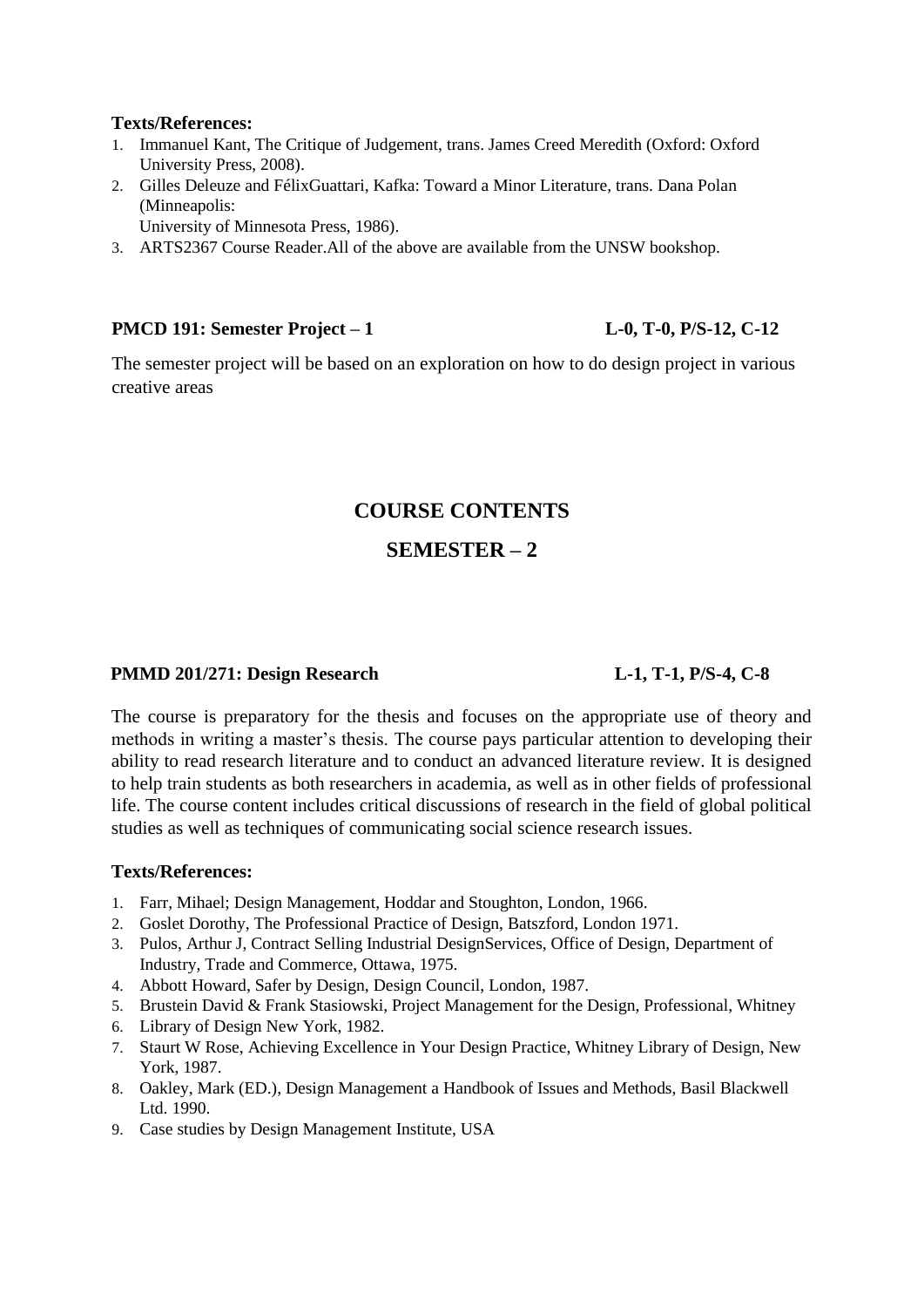#### **PMCD 202/272: New media Technologies L-1, T-1, P/S-4, C-8**

Nature and Characteristics of Communication: Communication: definition, nature and scope-Human needs of communication- Functions of communications - Types of communication: intrapersonal- interpersonal, group and mass communication- Indian concept of communication.

Process of Communication Elements and process of communication- Communication flows: one-step, two-step, and multi-steps- Barriers in communication- Verbal and non-verbal communication

Introduction to Media Characteristics of media- Print, electronic, new media and traditional media, Print & Digital Technologies, Media Management (Print & Radio), Film Production Analesis, Cinematography tolls & Techniques, Media research & evaluation, Video Production & Technologies, Wed Technology, Multimedia communication, Tools & Techniques of still photography, Graphics Design, Web Design & Social Media, Virtual Environments, Printing Technology, TV Satellite Communication.

### **Texts/References:**

- 1) Mass Communication & Journalism in India -D S Mehta,
- 2) Mass Communication in India -Keval J. Kumar, Jaico Publishing House.
- 3) International Communication N. Prabhakar & N. Basu, Commonwealth publishers, New Delhi.
- 4) Understanding Development Communication Uma Joshi.Mcquail's Mass Communication Theory –
	- Denis Mcquail, Sage Publication.Mass Communication Models-Uma Narula
- 5) T. Thyagarajan, K.P. Sendur Chelvi and T.R. Rangaswamy, "Engineering Basics" 3rd Edition, New Age International Publishers,2001
- 6) T. Thyagarajan, "Fundamentals of Electrical and Electronics Engineering", Scitech Publications (Ind) Pvt. Ltd., Fourth Edition August 2006.
- 7) Paranjothi S.R.,"Electric Circuit Analysis" New Age International Ltd., Delhi, 2nd Edition, 2000.
- 8) Peter ward "Studio and outside broadcast Camera"
- 9) BernardWilkie "Creating special effects for TV & Video"
- 10) Roy Thomson "Grammar of the shot"
- 11) Der Lyur & Graham "Basics of Video Production"
- 12) Steven Katz "Film Directing: Cinematic Motion " Focal Press publishers
- 13) Antony Friedman "Writing for media"–Focal press
- 14) Dwight V Swain " Film Scriptwriting" Focal Press publishers
- 15) Steve Katz "Film Directing Shot" Focal Press publishers

**Course Title: ELECTIVE – 1 L-T-P-C**: 0-0-4-4

**Course Code: UMCD 21\***

**Elective subject – 1 (Code: PMCD 211): 3D Sculpture & Visualization Technique**

**Elective subject – 2 (Code: PMCD 212): Visual Communication and Advertising**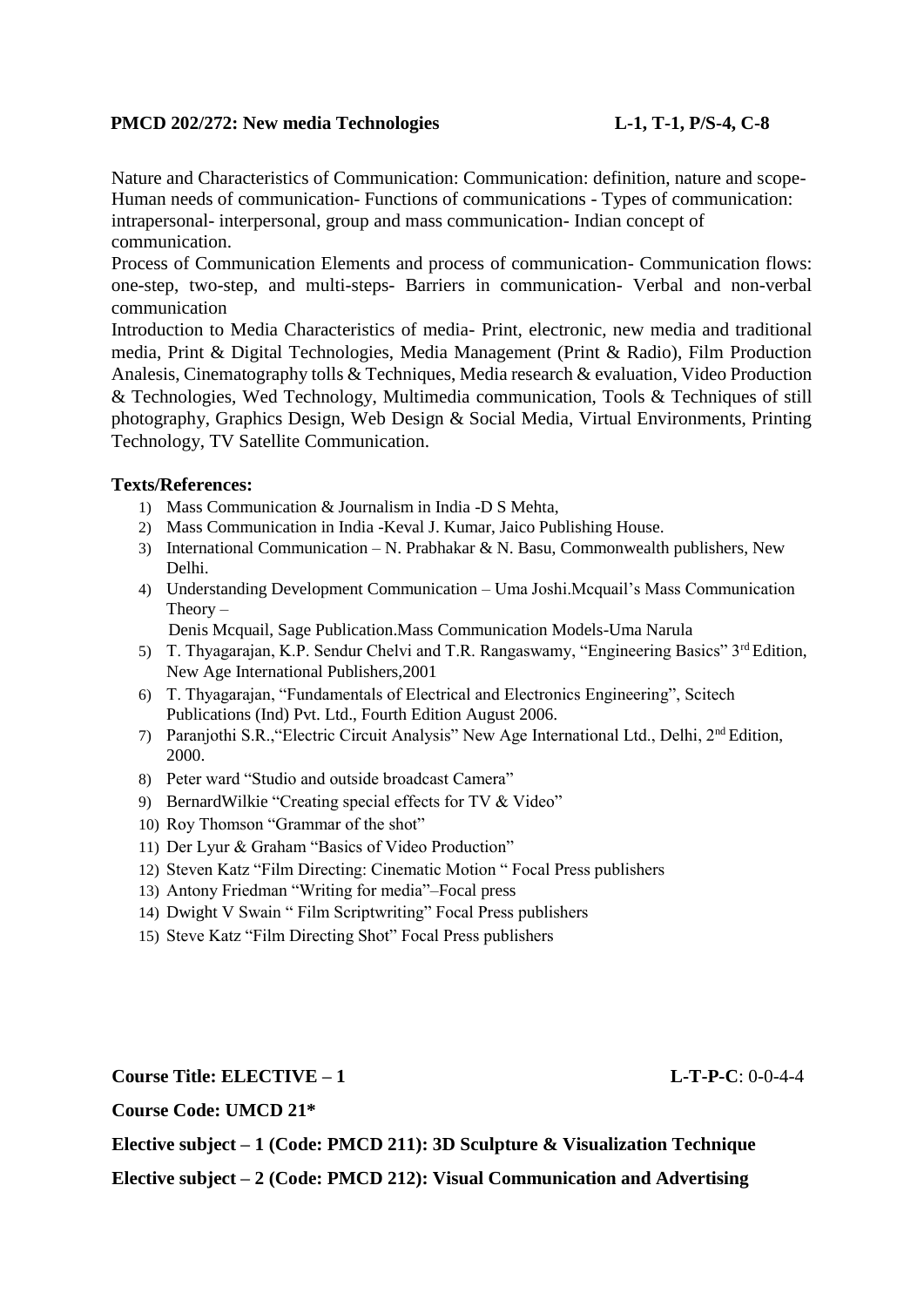### **Elective subject – 3 (Code: PMCD 213): Animation and Visual Effects**

### **Elective subject – 2 (Code: PMCD 214): Animation Production Techniques.**

As all these are project based courses, hence the contents of these courses will be planned and informed by the concerned course instructors as and when the courses will be floated.

#### **PMCD 291: Semester Project – 2 L-0, T-0, P/S-12, C-12**

The semester project will be based on Experimental / Developmental Animation / Digital media Project Production.

# **COURSE CONTENTS**

# **SEMESTER – 3**

**Course Title: ELECTIVE – 2 L-T-P-C**: 0-0-12-12

**Course Code: UMCD 31\***

**Elective subject – 1 (Code: PMCD 311): Game design for digital media**

**Elective subject – 2 (Code: PMCD 312): Internet media – Web and beyond**

**Elective subject – 3 (Code: PMCD 313): Digital technology in video production**

As all these are project based courses, hence the contents of these courses will be planned and informed by the concerned course instructors as and when the courses will be floated.

**PMCD 391: Semester Project – 3 (Minor Project) L-0, T-0, P/S-22, C-22**

The semester project  $-3$  or minor project will be based on Experimental / Developmental Animation / Digital media Project: Production (Based on specialization).